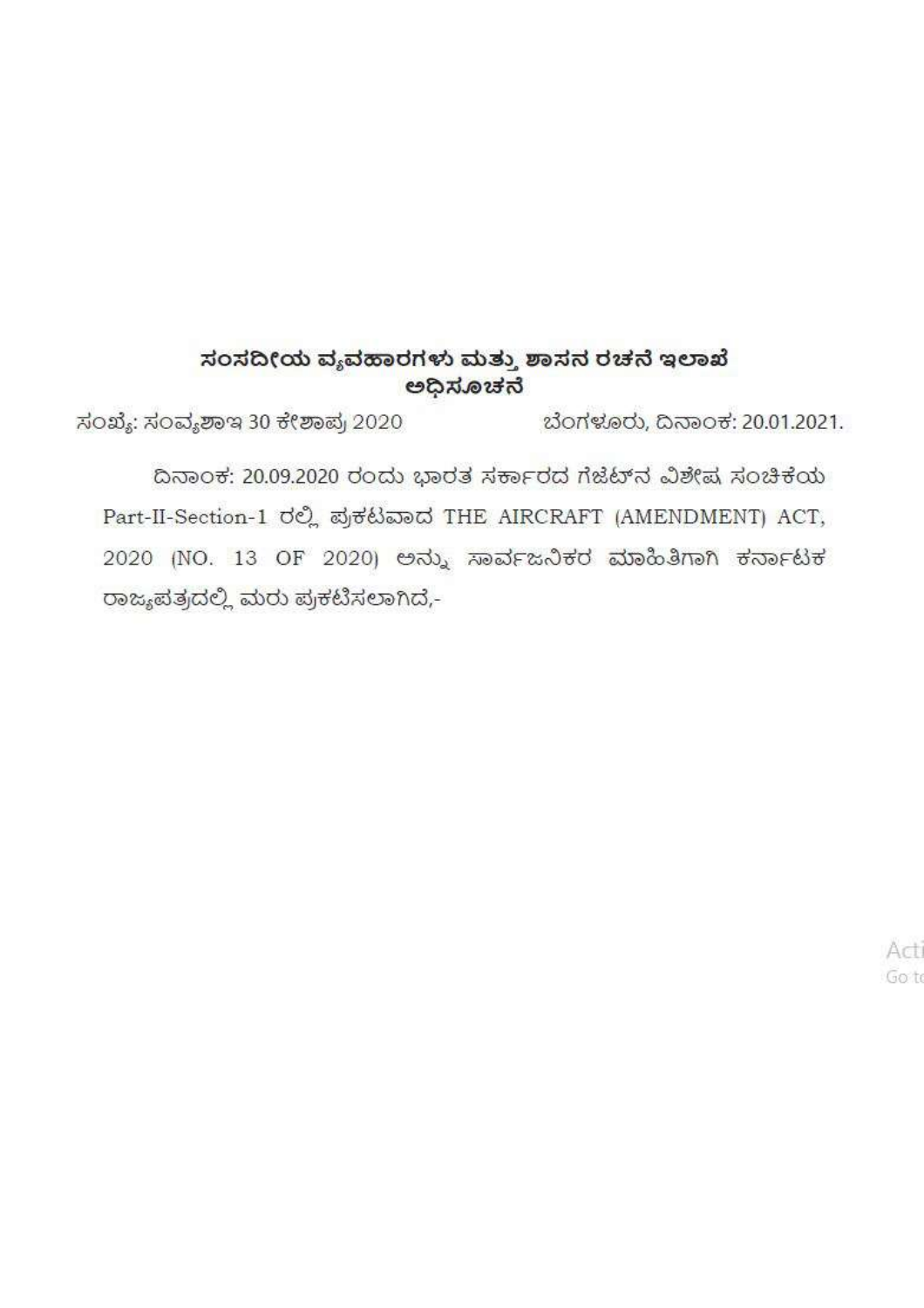

**JIRG के राजपत्र**<br>The Gazette of India

सी.जी.-डी.एल.-अ.-20092020-221843 **xxxGIDExxx CG-DL-E-20092020-221843**

**vlk/kkj.k**

**EXTRAORDINARY**

 $\mathbf{H} = \mathbf{I}$  **II** — खण्ड 1

**PART II — Section 1**

**प्राधिकार से प्रकाशित** 

PUBLISHED BY AUTHORITY

| सं∘ 38] | नई दिल्ली, रविवार, सितम्बर 20, 2020/ भाद्र 29, 1942 (शक)     |
|---------|--------------------------------------------------------------|
| No. 381 | NEW DELHI, SUNDAY, SEPTEMBER 20, 2020/BHADRA 29, 1942 (SAKA) |

इस भाग में भिन्न पृष्ठ संख्या दी जाती है जिससे कि यह अलग संकलन के रूप में रखा जा सके। **Separate paging is given to this Part in order that it may be filed as a separate compilation.**

## **MINISTRY OF LAW AND JUSTICE (Legislative Department)**

*New Delhi, the* 20*th September,* 2020/*Bhadra* 29*,* 1942 (*Saka*)

The following Act of Parliament received the assent of the President on the 19th September, 2020, and is hereby published for general information:—

THE AIRCRAFT (AMENDMENT) ACT, 2020

No. 13 of 2020

[19*th September,* 2020.]

## An Act further to amend the Aircraft Act, 1934.

BE it enacted by Parliament in the Seventy-first Year of the Republic of India as follows:—

**1.** This Act may be called the Aircraft (Amendment) Act, 2020.

Short title.

22 of 1934.

**2.** In the Aircraft Act, 1934 (hereinafter referred to as the principal Act), in section 2,— Amendment (*a*) after clause (*1*), the following clause shall be inserted, namely:—

of section 2.

'(*1A*) "Aircraft Accidents Investigation Bureau" means the Aircraft Accidents Investigation Bureau constituted under section 4C;';

(*b*) after clause (*2A*), the following clauses shall be inserted, namely:—

'(*2B*) "Bureau of Civil Aviation Security" means the Bureau of Civil Aviation Security constituted under section 4B;

(*2C*) "Directorate General of Civil Aviation" means the Directorate General of Civil Aviation constituted under section 4A;'.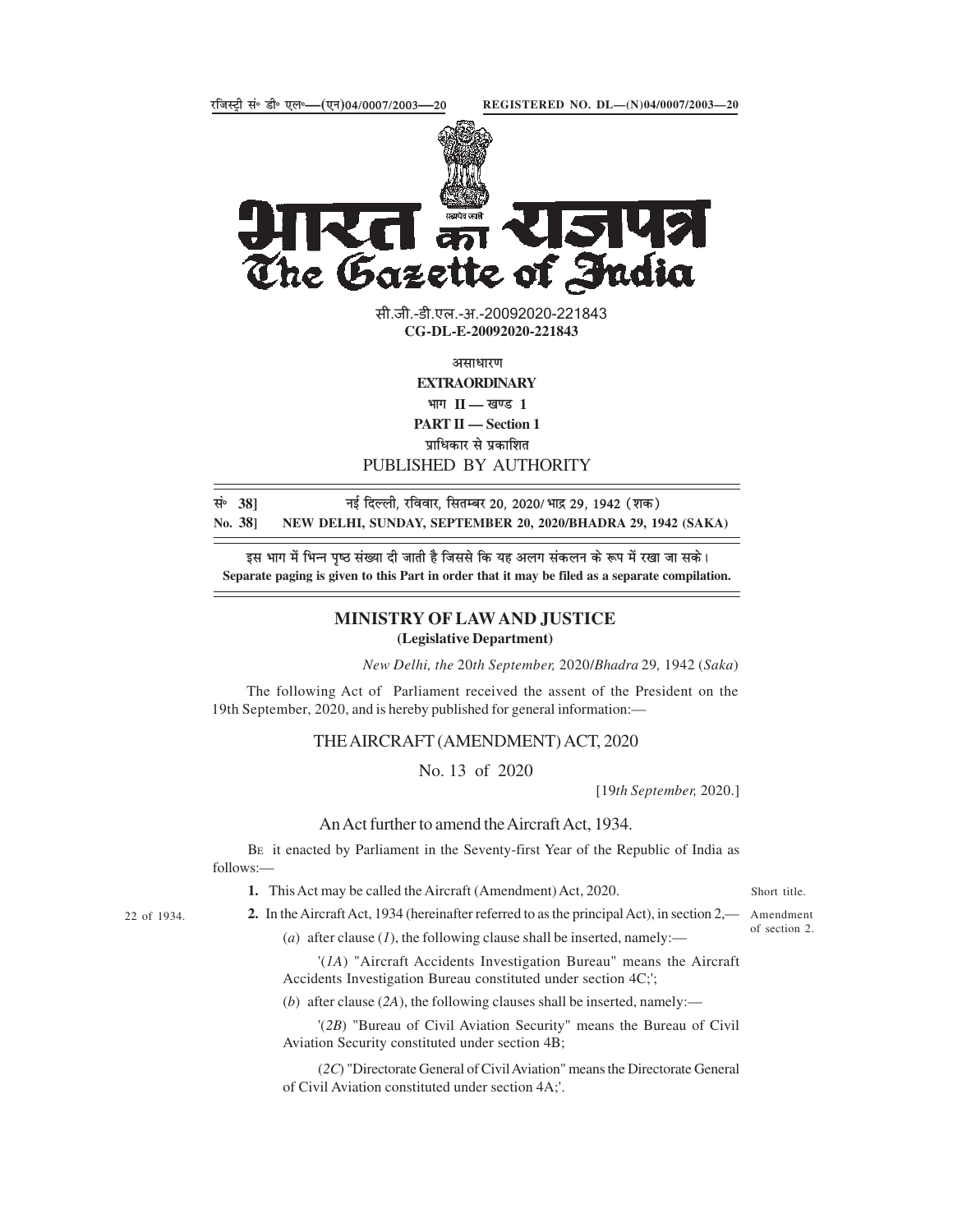Substitution of new sections 4A, 4B, 4C and 4D for section 4A.

namely:—

Directorate General of Civil Aviation.

Bureau of Civil Aviation Security.

Aircraft Accidents Investigation Bureau.

Superintendence of Central Government.

"4A. (*1*) The Central Government may constitute a body to be known as the Directorate General of Civil Aviation, which shall be headed by an officer designated as the Director General of Civil Aviation to be appointed in this behalf by the Central Government by notification in the Official Gazette.

**3.** For section 4A of the principal Act, the following sections shall be substituted,

(*2*) The Directorate General of Civil Aviation shall be responsible for carrying out the safety oversight and regulatory functions in respect of matters specified in this Act or the rules made thereunder.

(*3*) The administration of the Directorate General of Civil Aviation shall vest in the Director General of Civil Aviation.

(*4*) The Central Government may, by an order published in the Official Gazette, direct that any power exercisable by the Director General of Civil Aviation may also be exercisable by any other officer or authority specially empowered in this behalf by the Central Government.

4B. (*1*) The Central Government may constitute a body to be known as the Bureau of Civil Aviation Security, which shall be headed by an officer designated as the Director General of Bureau of Civil Aviation Security to be appointed in this behalf by the Central Government by notification in the Official Gazette.

(*2*) The Bureau of Civil Aviation Security shall be responsible for carrying out the regulatory and oversight functions in respect of matters relating to civil aviation security specified in this Act or the rules made thereunder.

(*3*) The administration of the Bureau of Civil Aviation Security shall vest in the Director General of Bureau of Civil Aviation Security.

(*4*) The Central Government may, by an order published in the Official Gazette, direct that any power exercisable by the Director General of Bureau of Civil Aviation Security may also be exercisable by any other officer or authority specially empowered in this behalf by the Central Government.

4C. (*1*) The Central Government may constitute a body to be known as the Aircraft Accidents Investigation Bureau, which shall be headed by an officer designated as the Director General of Aircraft Accidents Investigation Bureau to be appointed in this behalf by the Central Government by notification in the Official Gazette.

(*2*) The Aircraft Accidents Investigation Bureau shall be responsible for carrying out the functions in respect of matters relating to investigation of aircraft accidents or incidents specified in this Act or the rules made thereunder.

(*3*) The administration of the Aircraft Accidents Investigation Bureau shall vest in the Director General of Aircraft Accidents Investigation Bureau.

(*4*) The Central Government may, by an order published in the Official Gazette, direct that any power exercisable by the Director General of Aircraft Accidents Investigation Bureau may also be exercisable by any other officer or authority specially empowered in this behalf by the Central Government.

4D. The superintendence of the Directorate General of Civil Aviation, the Bureau of Civil Aviation Security and the Aircraft Accidents Investigation Bureau shall vest in the Central Government, which shall have the power to issue directions to each of these organisations, on any matters falling under sub-section (*2*) of sections 4A, 4B and 4C, respectively, if it considers necessary and expedient so to do in the public interest.''.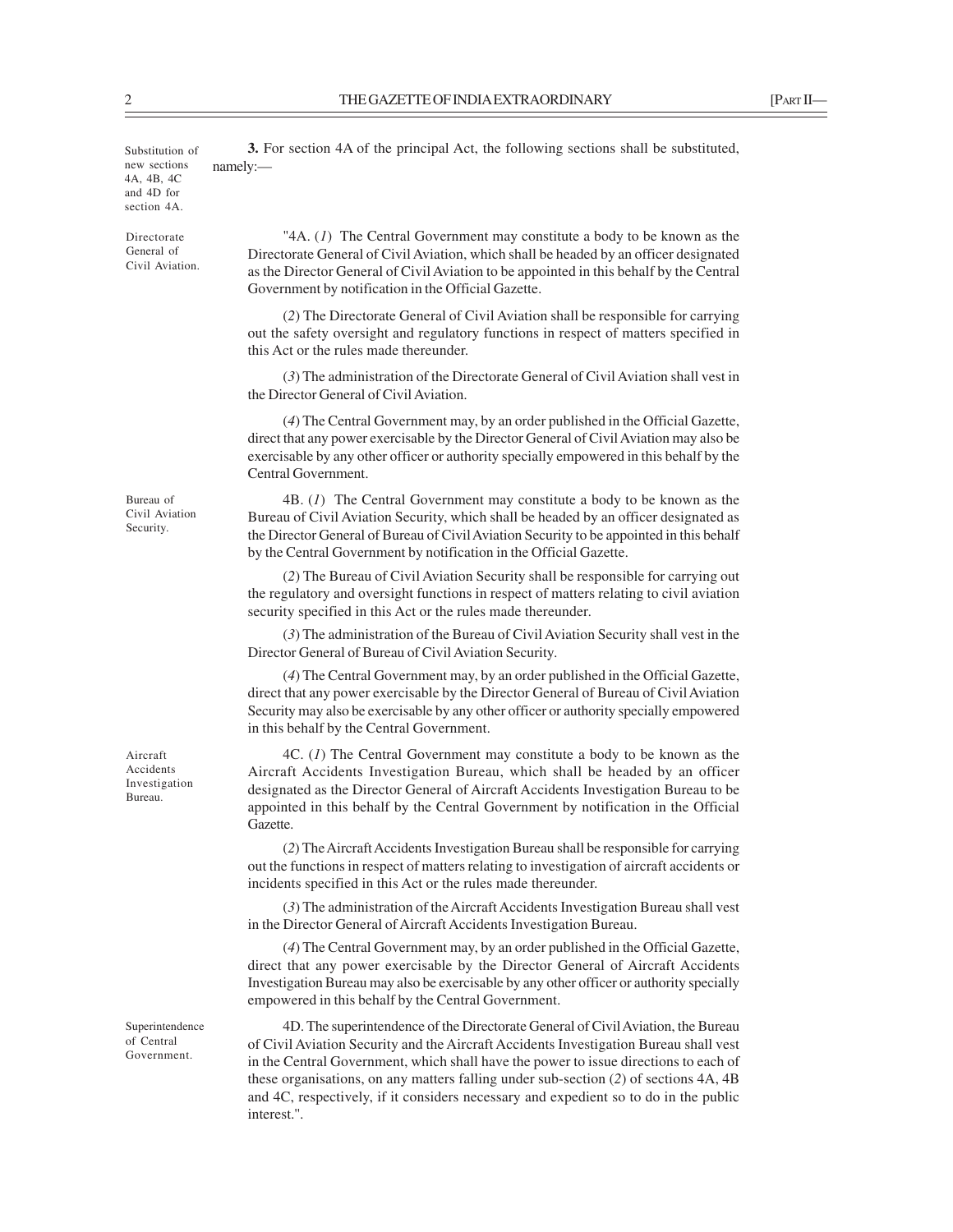**4.** In section 5 of the principal Act, in sub-section (*2*),—

Amendment of section 5.

 $(i)$  after clause  $(gc)$ , the following clause shall be inserted, namely:—

"(*gd*) the regulation of air navigation services, that is, aeronautical information services, aeronautical charting and cartography services, aeronautical meteorological services, search and rescue services, procedure for air navigation services and aircraft operations other than those referred to in clause (*gb*) and any other matter relating to air navigation services;";

(*ii*) clause (*qq*) shall be relettered as clause (*qa*) thereof and in clause (*qa*) as so relettered, the word "and" occurring at the end shall be omitted;

 $(iii)$  after clause  $(qa)$ , the following clauses shall be inserted, namely:—

"(*qb*) safety oversight and regulatory functions;

(*qc*) regulatory and oversight functions in respect of matters relating to civil aviation security; and".

**5.** In section 5A of the principal Act,—

Amendment of section 5A.

(*i*) in sub-section (*I*), for the brackets, letters and word " $(gc)$ ,  $(h)$ ,  $(i)$ ,  $(m)$ and (*qq*)", the brackets, letters and word "(*gc*), (*gd*), (*h*), (*i*), (*m*), (*qa*) and (*qb*)" shall be substituted;

 $(iii)$  after sub-section  $(I)$ , the following sub-sections shall be inserted, namely:—

"(*1A*) The Director General of Bureau of Civil Aviation Security or any other officer specially empowered in this behalf by the Central Government may, from time to time, by order, issue directions, consistent with the provisions of this Act and the rules made thereunder, with respect to any of the matters specified in clauses  $(e)$ ,  $(f)$ ,  $(gc)$  and  $(qc)$  of sub-section  $(2)$  of section 5, to any person or persons using any aerodrome, or engaged in the aircraft operations, air traffic control, maintenance and operation of aerodrome, or safeguarding civil aviation against acts of unlawful interference, in any case where the Director General of Bureau of Civil Aviation Security or such other officer is satisfied that in the interests of the security of India or to ensure security of civil aviation operations, it is necessary so to do.

(*1B*) On receipt of a representation from any person or otherwise, if it considers necessary and expedient to do so in the public interest, the Central Government may review any order passed under sub-section (*1*) or sub-section (*1A*) and issue directions to the Director General of Civil Aviation or Director General of Bureau of Civil Aviation Security, as the case may be, to rescind or modify such order.";

 $(iii)$  in sub-section (2), after the word, brackets and figure "sub-section (1)", the words, brackets, figures and letters "or sub-section (*1A*) or sub-section (*1B*)" shall be inserted.

**6.** In section 10 of the principal Act, in sub-section (*1A*),—

Amendment of section 10.

(*i*) for the word, brackets and letters "clause (*qq*)", the word, brackets and letters "clause (*qa*)" shall be substituted;

(*ii*) for the words "ten lakh rupees" wherever they occur, the words "one crore rupees" shall be substituted.

**7.** After section 10 of the principal Act, the following sections shall be inserted, namely:—

Insertion of new sections 10A and 10B.

"10A. (*1*) Notwithstanding anything contained in sub-section (*2*) of section 10, Adjudication the Central Government may, in making any rule under section 4, 5, 7, 8, 8A or section 8B, of penalties.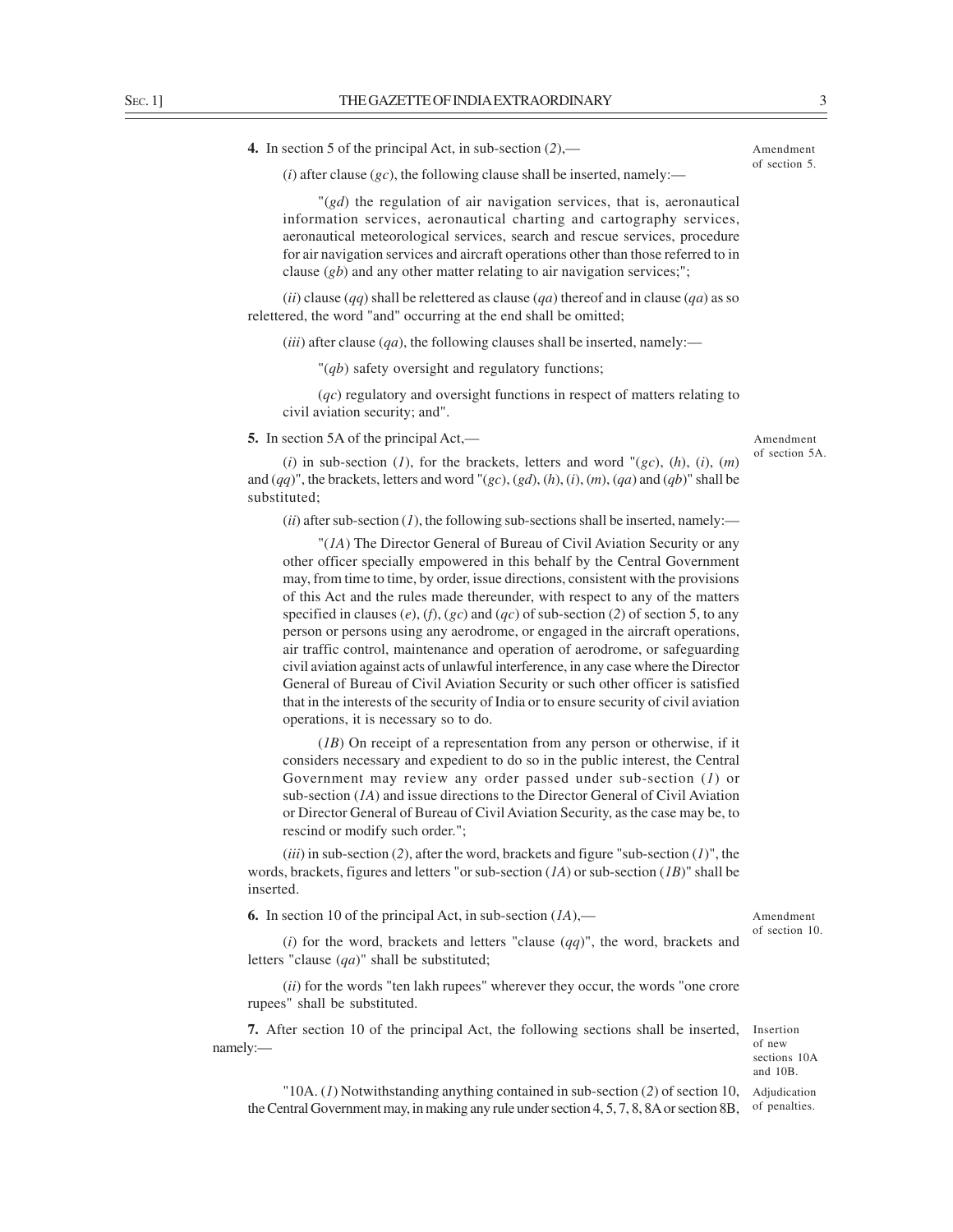provide for imposition of penalty not exceeding rupees one crore for the contravention of any rule for which no other punishment has been provided elsewhere in the Act, or in the rules made thereunder, for such contravention.

(*2*) The Central Government may, by an order published in the Official Gazette, appoint such number of officers not below the rank of Deputy Secretary to the Government of India or equivalent, as it considers necessary, to be designated officers for adjudging penalty under sub-section (*1*), in such manner as the Central Government may, by notification in the Official Gazette, make rules.

(*3*) The Central Government may, while appointing designated officers under sub-section (*2*), also specify their jurisdiction in that order.

(*4*) Where the designated officer is satisfied that any contravention of the provisions of the rules has been committed by any person, he may, by an order in writing, impose penalty on such person stating the nature of contravention, the provision of rules which has been contravened and the reasons for imposing such penalty:

Provided that the designated officer shall, before imposing any penalty, give a reasonable opportunity of being heard to such person.

(*5*) Any person aggrieved by an order made under sub-section (*4*) may prefer an appeal to an appellate officer having jurisdiction in the matter who is next higher in rank to the designated officer who has passed such order.

(*6*) Every appeal under sub-section (*5*) shall be filed within thirty days from the date on which the copy of the order made by the designated officer is received by the aggrieved person and shall be in such form and manner, and be accompanied by such fees, as the Central Government may, by notification in the Official Gazette, make rules.

(*7*) The appellate officer may, after giving the parties to the appeal an opportunity of being heard, pass such order as he thinks fit, confirming, modifying or setting aside the order appealed against.

| Cancellation<br>of licence or<br>certificate or<br>approval. | 10B. Notwithstanding anything contained in this Act, if any person contravenes<br>any of the provisions of this Act or the rules made thereunder, the licence, certificate<br>or approval issued to such person under this Act may be suspended or cancelled in<br>such manner as the Central Government may, by notification in the Official Gazette,<br>make rules.".                                                                                                                                                                                                                  |            |
|--------------------------------------------------------------|------------------------------------------------------------------------------------------------------------------------------------------------------------------------------------------------------------------------------------------------------------------------------------------------------------------------------------------------------------------------------------------------------------------------------------------------------------------------------------------------------------------------------------------------------------------------------------------|------------|
| Amendment<br>of section 11.                                  | <b>8.</b> In section 11 of the principal Act, for the words "ten lakh rupees", the words<br>"one crore rupees" shall be substituted.                                                                                                                                                                                                                                                                                                                                                                                                                                                     |            |
| Amendment of<br>section 11A.                                 | <b>9.</b> In section 11A of the principal Act, for the words "ten lakh rupees", the words<br>"one crore rupees" shall be substituted.                                                                                                                                                                                                                                                                                                                                                                                                                                                    |            |
| Amendment of<br>section 11B.                                 | <b>10.</b> In section 11B of the principal Act, in sub-section $(I)$ , for the words<br>"ten lakh rupees", the words "one crore rupees" shall be substituted.                                                                                                                                                                                                                                                                                                                                                                                                                            |            |
| Insertion of<br>new sections<br>12A and 12B.                 | 11. After section 12 of the principal Act, the following sections shall be inserted,<br>namely:                                                                                                                                                                                                                                                                                                                                                                                                                                                                                          |            |
| Composition<br>of offences.                                  | "12A. $(l)$ Notwithstanding anything contained in the Code of Criminal<br>Procedure, 1973, any offence punishable under sections 10,11,11A,11B and<br>section 12 or under any rules made thereunder, may be compounded, either before or<br>after the institution of any prosecution, by the Director General of Civil Aviation or<br>Director General of Bureau of Civil Aviation Security or Director General of Aircraft<br>Accidents Investigation Bureau, as the case may be, in such manner as the Central<br>Government may, by notification in the Official Gazette, make rules. | 2 of 1974. |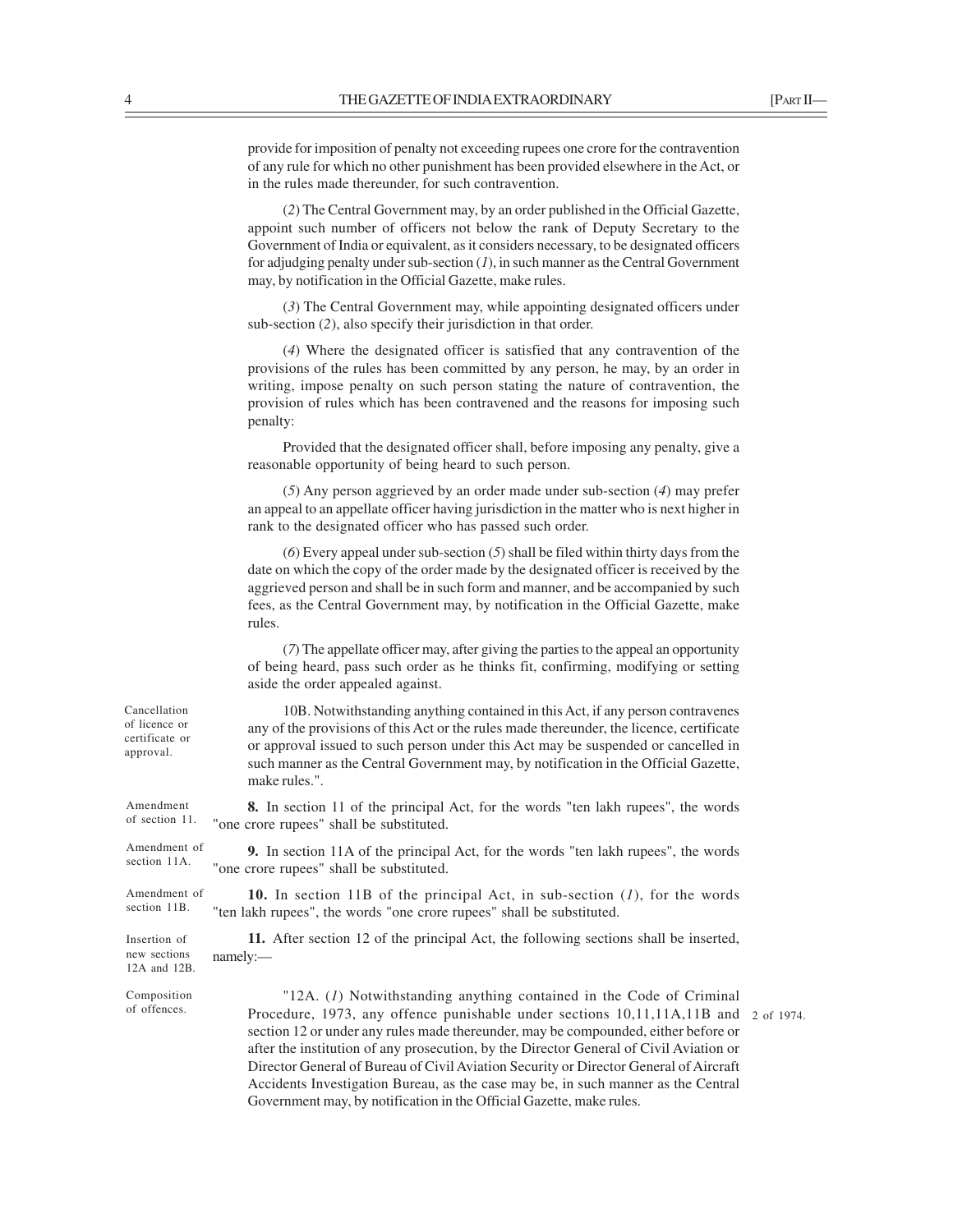2 of 1974.

(*2*) Nothing contained in sub-section (*1*) shall apply to an offence committed by a person for the second time or thereafter within a period of five years from the date of commission of a similar offence which was earlier compounded or for which such person was earlier convicted.

(*3*) Every officer referred to in sub-section (*1*) shall exercise the powers to compound an offence, subject to the direction, control and supervision of the Central Government.

(*4*) Every application for the compounding of an offence shall be made in such manner as the Central Government may, by notification in the Official Gazette, make rules.

(*5*) Where any offence is compounded before the institution of any prosecution, no prosecution shall be instituted in relation to such offence by an officer referred to in sub-section (*1*) against the offender in relation to whom the offence is so compounded.

(*6*) Where the composition of any offence is made after the institution of any prosecution, such composition shall be brought to the notice of the court in which the prosecution is pending, in writing, by the officer referred to in sub-section (*1*), and on such notice of the composition of the offence being given, the person against whom the offence is so compounded shall be discharged.

(*7*) The composition of an offence under this section shall have the effect of an acquittal of the accused with whom the offence has been compounded.

(*8*) No offence specified in sub-section (*1*) shall be compounded except as provided in this section.

12B. (*1*) No court shall take cognizance of any offence punishable under this Act, save on a complaint made by or with the previous sanction in writing by the Director General of Civil Aviation or Director General of Bureau of Civil Aviation Security or Director General of Aircraft Accidents Investigation Bureau, as the case may be. Cognizance of offences.

(*2*) The complaint referred to in sub-section (*1*) shall be made within a period of one year from the date on which the offence came to the knowledge of the Director General of Civil Aviation or Director General of Bureau of Civil Aviation Security or Director General of Aircraft Accidents Investigation Bureau, as the case may be.

(*3*) Notwithstanding anything contained in the Code of Criminal Procedure, 1973, no court inferior to that of a Metropolitan Magistrate or a Magistrate of the first class shall try the offences under this Act.".

**12.** In section 19 of the principal Act, in sub-section (*1*),—

Amendment of section 19.

(*a*) after the words "or air forces of the Union", the words "or other armed forces of the Union constituted by any law for the time being in force" shall be inserted;

(*b*) the following proviso shall be inserted, namely:—

"Provided that any aircraft belonging to an armed force of the Union other than naval, military or air forces of the Union, for which the provisions of this Act and the rules made thereunder are applicable on the date of commencement of the Aircraft (Amendment) Act, 2020, shall continue to be so governed by this Act and the rules made thereunder till such date as the Central Government may, by notification in the Official Gazette, specify.".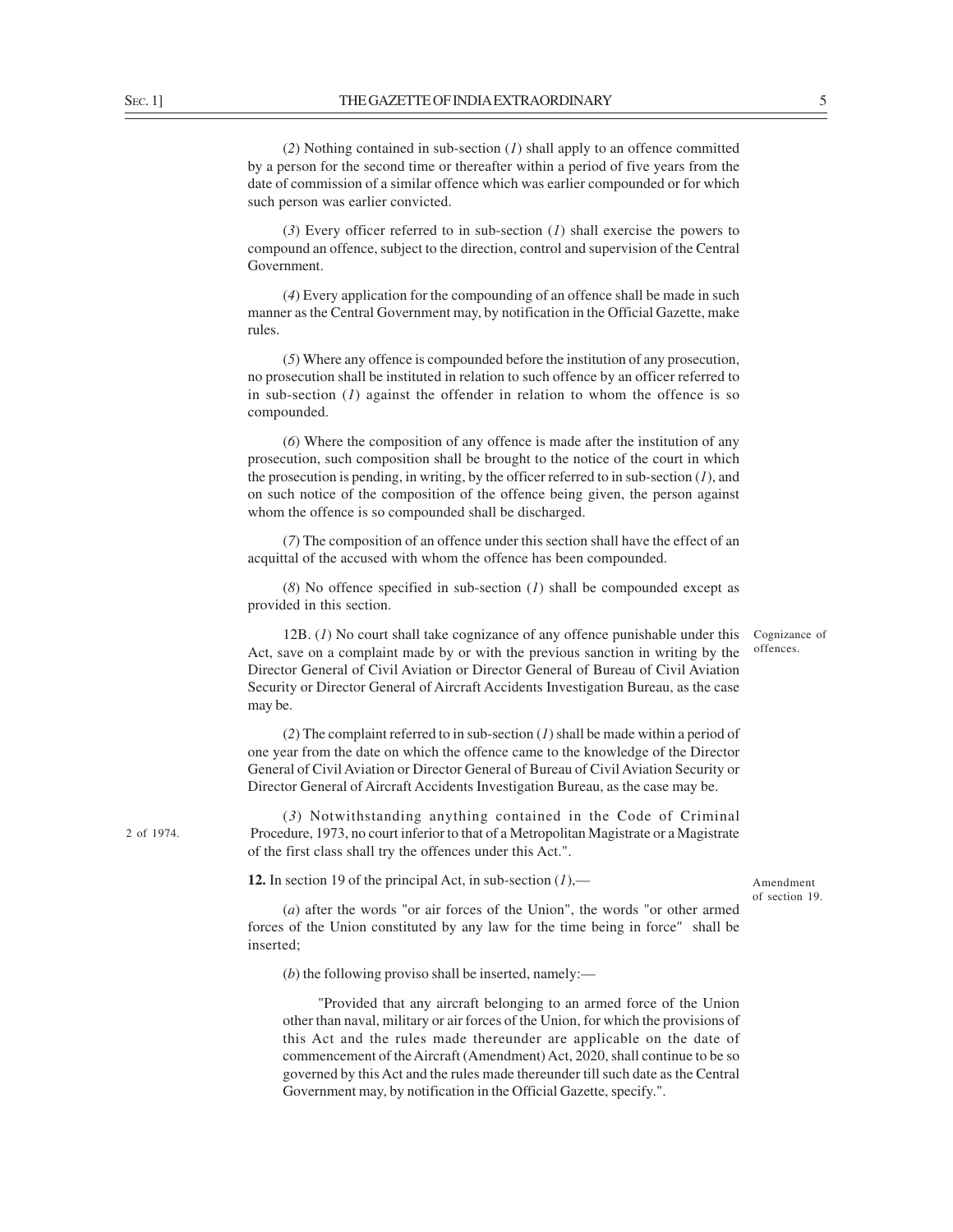Transitional provisions relating to existing authorities.

**13.** Anything done, or any action or decision taken, or any order or direction issued, by any authority set up pursuant to the provisions of the principal Act or rules made thereunder, prior to the date of coming into force of this Act, shall, insofar as such action or decision or direction are relatable to the functions of the Directorate General of Civil Aviation or the Bureau of Civil Aviation Security or the Aircraft Accidents Investigation Bureau, as the case may be, shall be deemed to have been done or taken or issued by the Directorate General of Civil Aviation or the Bureau of Civil Aviation Security or the Aircraft Accidents Investigation Bureau, as the case may be, constituted under sections 4A, 4B and 4C, respectively, of this Act.

*————*

DR. G. NARAYANA RAJU, *Secretary to the Govt. of India.*

UPLOADED BY THE MANAGER, GOVERNMENT OF INDIA PRESS, MINTO ROAD, NEW DELHI–110002 AND PUBLISHED BY THE CONTROLLER OF PUBLICATIONS, DELHI–110054.

SUBIR <sub>Digitally signed by SUBIR MARAYAN (NARAYAN )</sub><br>GARAI (1932-2020.09.20 14:35:46 GARAI )